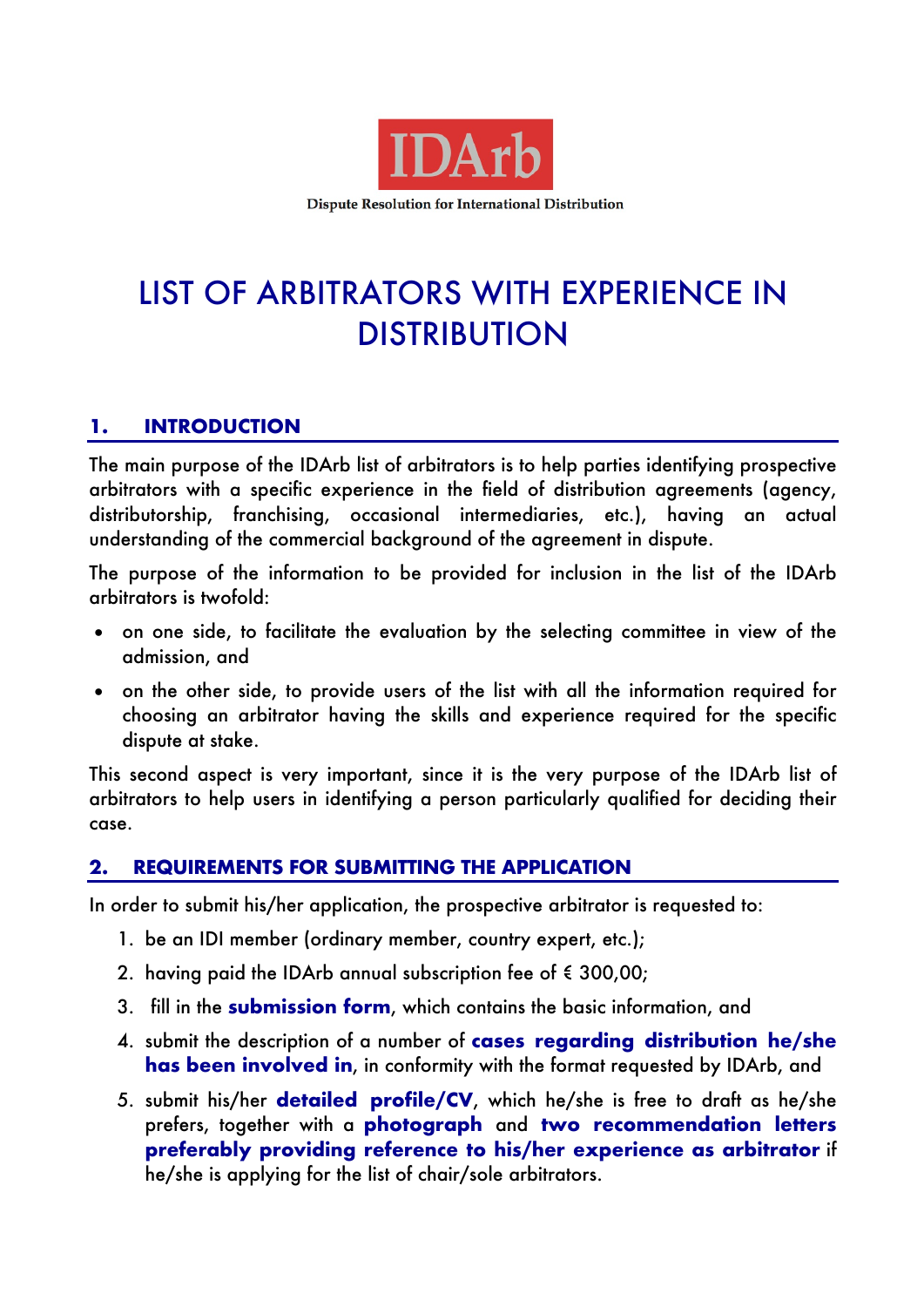This information will be published on the IDArb section of the IDI website and will freely available.

# **3. INSTRUCTIONS FOR THE CANDIDATES**

## **3.1 Submission form**

The submission form is very simple. All the questions must be answered by yes or no, except for the law firm or company (if any) of the prospective arbitrator and the e-mail address.

All further details will be included by the prospective arbitrator in the detailed profile/CV.

**Experience in distribution.** As regards the box "Experience in the field distribution", we propose to use the terms of the following list in order to warrant the highest possible uniformity:

Commercial agency **Intermediaries** Distributorship Sales networks Selective distribution Franchising Distribution antitrust Trademark issues Department stores Distribution joint ventures **Other** 

**The terms used in this box must reflect the contents of the cases submitted by the candidate.**

**Litigation and arbitration experience.** IDArb does not require an actual experience as arbitrator, since the actual experience in distribution (e.g. as in-housecounsel) may in certain cases be more important, but it is essential that the type of experience in litigation is clearly evidenced in the arbitrator's profile. Thus a person without any experience in litigation, might in certain cases be the appropriate choice for the role of party arbitrator, in consideration of his specific experience in distribution matters.

**Experience as in-house counsel.** We think that this may be of great importance because this type of experience may warrant a special understanding of the underlying economic and managerial situation.

## **3.2 The distribution cases**

In order to give a more exhaustive information about his/her specific experience in the field of distribution the prospective arbitrator must submit the **description of a**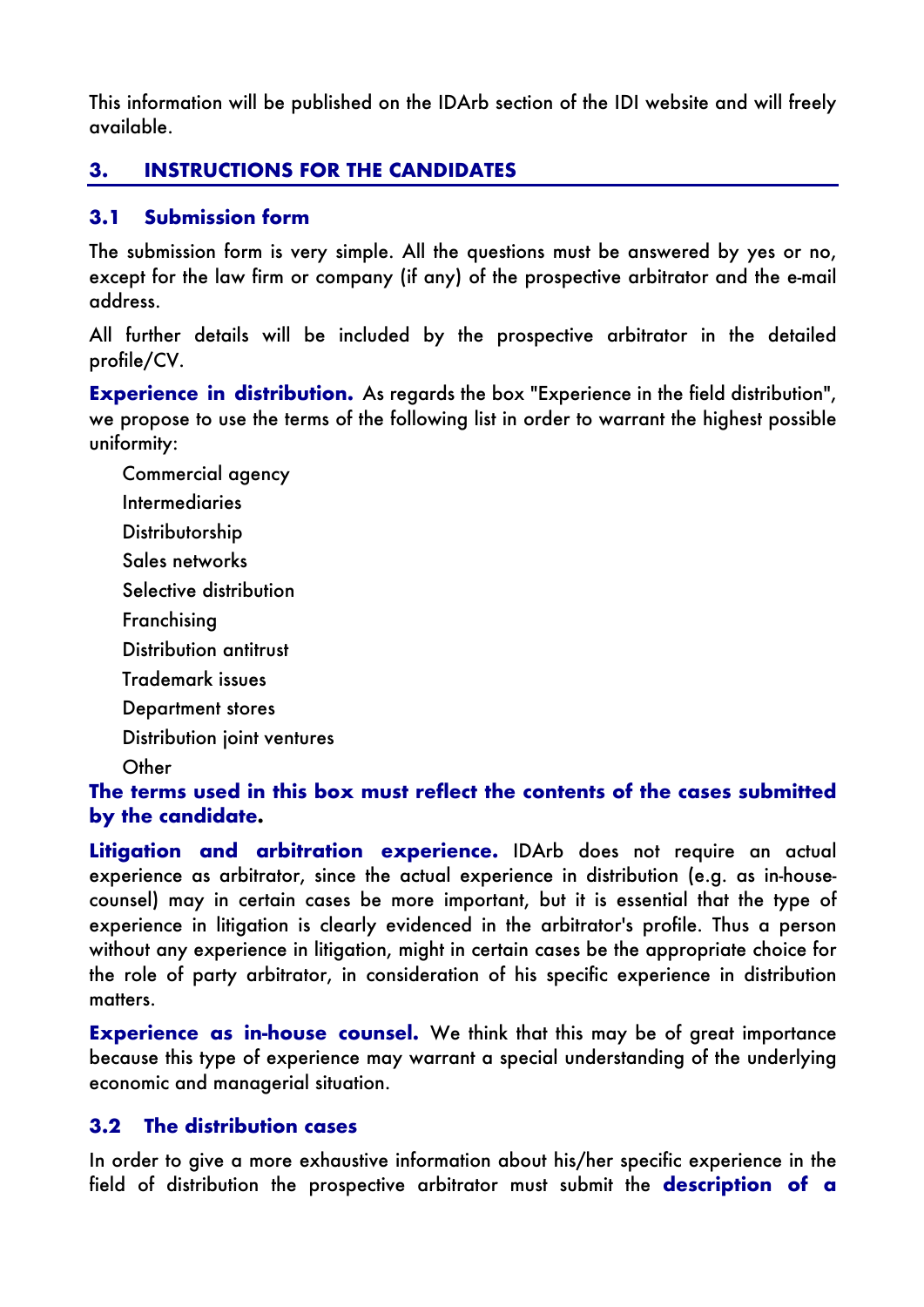**number of distribution cases** (minimum 5 - maximum 10) he/she has been involved in as litigator, arbitrator or in house counsel. The selecting committee believes that this type of information constitutes an **essential characteristic of the project** which is meant to give users a tool for gathering a better understanding the actual experience of the prospective arbitrator.

The cases described by the prospective arbitrator may concern experience gained in litigation (as arbitrator or counsel in arbitration or in court litigation), but they may also describe the experience made in negotiating agreements or preventing litigation through negotiation, settlement agreements, etc..

What is important for those who consult the list is to have a clear understanding about the actual experience in distribution of the prospective arbitrator in order to make sure that he is familiar with the issues that may be raised in the litigation.

#### **The cases must be submitted in the format recommended by IDArb**.

We enclose some examples of cases submitted by prospective arbitrators which may be of guidance.

**Case !.** A German company supplied its products on a continuative basis to the German company of a Tunisian distributor, which was reselling them in Tunisia on an exclusive basis. After several years the German company appointed a Tunisian company controlled by the same distributor as its exclusive distributor for Tunisia. The goods continued to be sold to the German company and were distributed by the Tunisian company who took care of promotion, advertising, etc. Some years later, the German company terminated the distributorship agreement with the Tunisian company, without notifying the same to the German company. One of the disputed issues was whether the German company was entitled to a period of notice and/or to a goodwill indemnity.

**Case 2.** A French company had a long-standing relationship with a Chilean distributor. The contract contained a pathological arbitration clause stating that disputes should be decided under the legislation of the International Chamber of Commerce, but not by the courts of the respective parties. The distributor commenced the arbitration before the ICC, but the supplier argued that there was no valid arbitration clause. The arbitrator had to decide whether the parties validly submitted the dispute to ICC arbitration and in the affirmative case, which law was to be applied. The arbitrator accepted jurisdiction and decided to apply the Unidroit Principles.

**Case 3.** An Austrian company appointed a franchisee in Romania. The contract provided that the franchisee should purchase the goods from the franchisor's master franchisee appointed for Romania. Soon after signing the contract, the franchisee objected that the prices of the products were too high and asked to be authorized to purchase them from third parties, which authorisation was refused. Thereafter the franchisee ceased to purchase the goods and the contract was *de facto* terminated. The franchisor requested the payment of a penalty for violation of the post-contractual non competition clause which was awarded. A claim regarding the insufficient transformation of the store was rejected as well a claim for violation of the rules on unfair competition since the arbitration clause (regarding "disputes arising from this franchise agreement") did not cover non-contractual claims.

**Case 4** A company had invited tenders for the construction of 720 kms of gas pipelines and associated facilities in South-East Asia. An intermediary agreed to provide its services to assist a European company in being awarded the contract, which was the case. The pipeline was completed but many difficulties occurred during construction, leading to litigation and an additional payment to the contractor. The intermediary's commission had to be calculated on the total value of the contract and the arbitral dispute between contractor and intermediary concerned the amount due to the latter (including the argument that it should be reduced because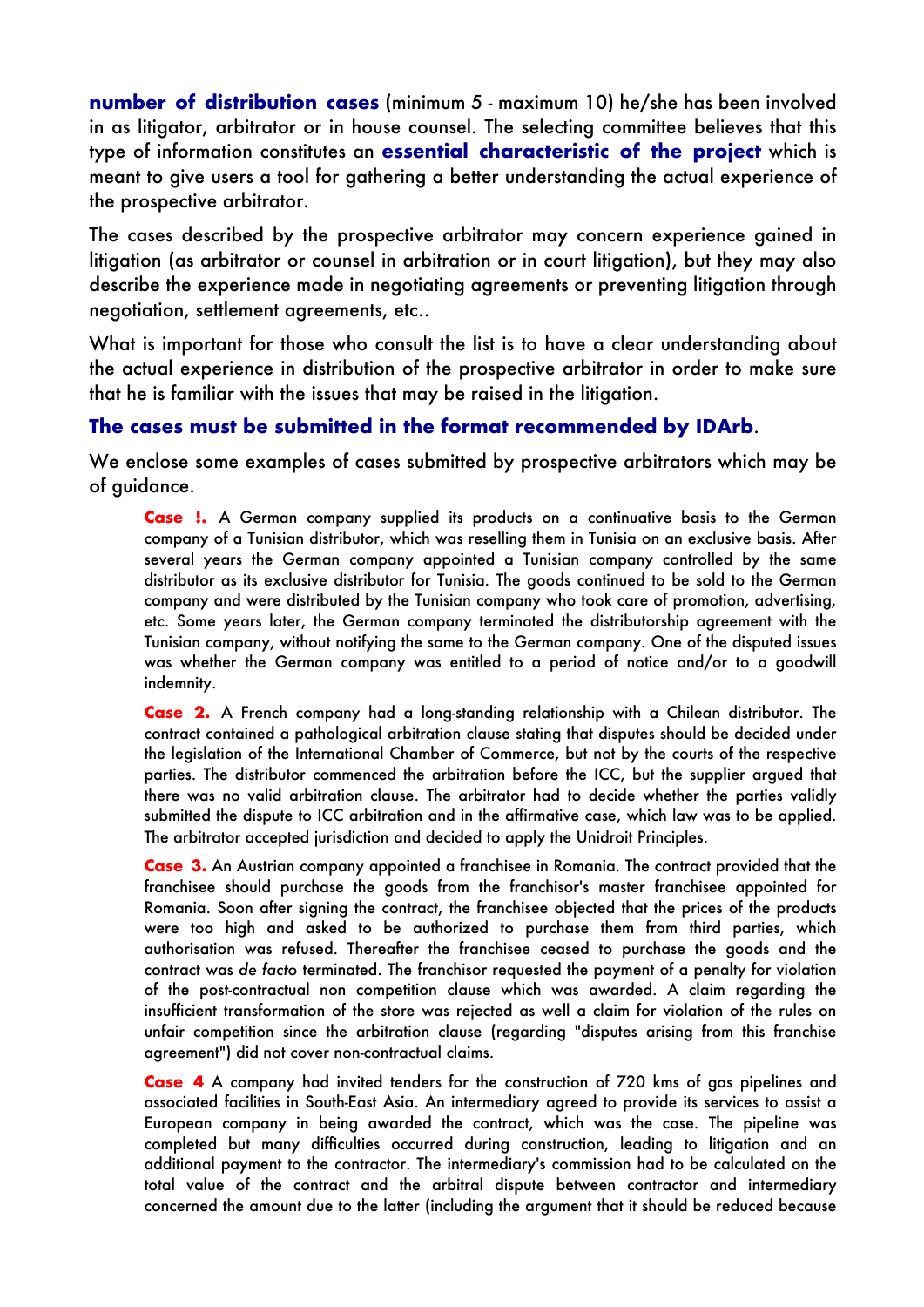it was excessive in regard of the services rendered). A preliminary award has decided about the law applicable to the dispute.

**Case 5.** A French company signed a trade agreement with a Portuguese company appointing such company as exclusive distributor for its products in Portugal. The agreement was entered into in the year 2000 for a fixed term of 8 years, renewable in writing prior to the end of its term. A few months before the end of the term, the distributor informed the French company of the reorganisation of its group structure following the acquisition of its mother company by a Dutch group. It therefore asked to assign the ongoing agreement to another Portuguese company which the French company refused. However, the French company accepted to enter into negotiations with the new Portuguese company in order to enter a new distribution agreement. During such negotiations and in spite of the expiration of the initial agreement and the refusal of assignment, the French company sold its products to the new Portuguese company who distributed and promoted them in Portugal. One year later, the negotiations failed and the French company informed the Portuguese company of the end of their commercial relationship, giving a six-month notice. The Portuguese company claimed that the commercial relationship had been continued and sustained since the year 2000, date of the initial trade agreement, and that it was entitled under French law to a notice period not less than 15 months or an appropriate indemnity

**Case 6.** A Swiss company had a long-standing relationship with a Greek distributor. The fixedterm contract, subject to Swiss law, was renewed twice by written agreement between the parties. Towards the end of the third term, the performances of the Greek distributor were disappointing and the parties tried to renegotiate the terms of the contract. The negotiations failed and the contract was not renewed. The Greek distributor claimed a goodwill indemnity and an indemnity for *culpa in contrahendo* for breaking off the negotiations. The Swiss company filed a counterclaim, alleging that the Greek distributor had invoiced expenses for promotion and advertising which were unjustified. There was also a trademark issue, the Greek distributor launching its own line of products, similar to the contractual products and with a similar trademark. The trademark has been challenged before the European and national trademark offices and the Greek distributor's new supplier (in Holland) as well as the supplier of its packaging (in Denmark) forbidden to supply under the similar trademark.

#### **3.3 The detailed profile/CV**

While the submission form must strictly follow the format requested by IDArb, in order to warrant uniformity of the presentation, the detailed profile can be drafted freely by each prospective arbitrator.

The selecting committee reserves the right to verify the profile, but will not interfere with its contents unless in very exceptional cases.

#### **4. REQUIREMENTS FOR REMAINING ON THE LIST OF IDARB ARBITRATORS**

In order to remain on the list, if selected, the arbitrator is requested to pay the IDArb annual subscription fee of 300€.

The Selecting Committee is in charge of accepting or revoking arbitrators for the IDArb list of arbitrators.